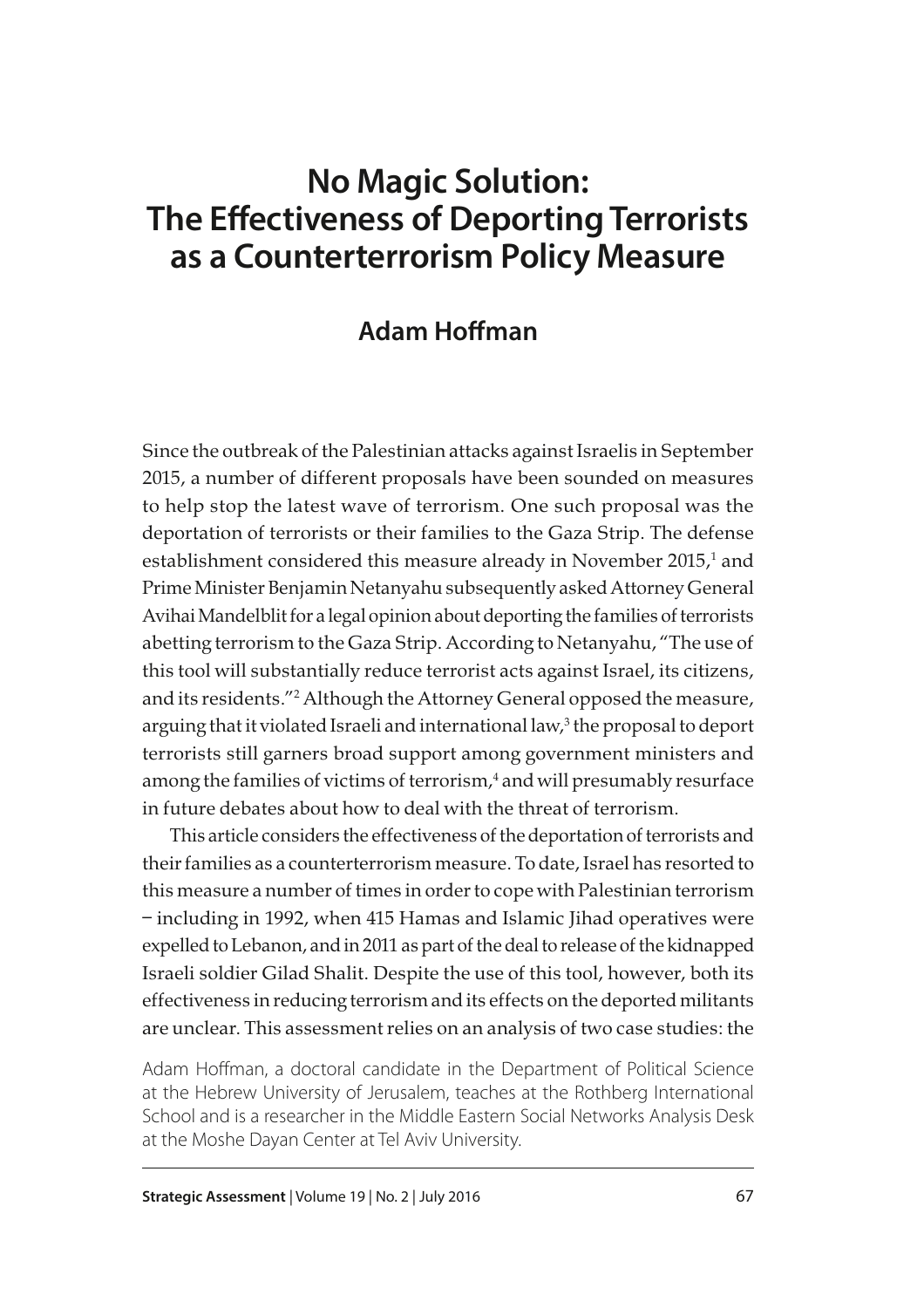deportation of Hamas and Islamic Jihad operatives in 1992, and the exile of key al-Qaeda figures in the 1980s and 1990s. The goal in this article is to provide an informed perspective, based on past cases in Israel and elsewhere, on the effectiveness of deporting terrorists in order to reduce terrorist activity. Unlike other measures in the fight against terrorism, such as demolition of terrorists' homes, which was assessed by an IDF research team appointed in late 2004 by then-IDF Chief of Staff Moshe Ya'alon and found to be ineffective,<sup>5</sup> the policy of deporting terrorists has so far not been studied and still maintains its popularity as a means of combating terrorism. Using past case studies, this article examines the question in order to assist policymakers in the future debate regarding the use of this measure.

#### **The Israeli Discourse Regarding the Deportation of Terrorists**

The call to deport terrorists is not unique to Israel; in fact, many countries regard it as an important measure in the War on Terror. France, which in recent years has faced the terrorist threat and suffered Islamic terrorist attacks, is regarded as particularly aggressive in its stance on the deportation of terrorists, expelling 129 suspected foreign terrorists between 2003 and 2013.6 Following the November 2015 attacks in Paris, President François Hollande sought to expedite the required legal proceeding in order to rapidly deport "foreigners constituting an especially severe threat to public order."7 Furthermore, deportation as a counterterrorism measure was also used by the British authorities in Mandatory Palestine: in response to Jewish underground activity against the British Mandate forces, the British exiled 251 Etzel (National Military Organization) and Lehi (Freedom Fighters of Israel) members to detention camps in Africa in October 1944. Those deported were able to return only in July 1948, two months after the State of Israel was established. The British justified the deportations in part as a means of deterrence, but primarily as a means of removing these individuals from operational activity against British forces in Israel/Palestine.<sup>8</sup>

Israel's ongoing struggle against Palestinian terrorism has long featured proposals to deport terrorists, which was also evident in various proposed bills. Already in 1992, in the framework of the debate on a bill introduced by MK Benjamin Netanyahu on simplifying the proceedings for deporting terrorists, MK Michael Eitan cited part of the rationale for this measure, saying, "When they [the terrorists] are deported, they can no longer murder Jews."9 In other words, deporting terrorists removes them far from the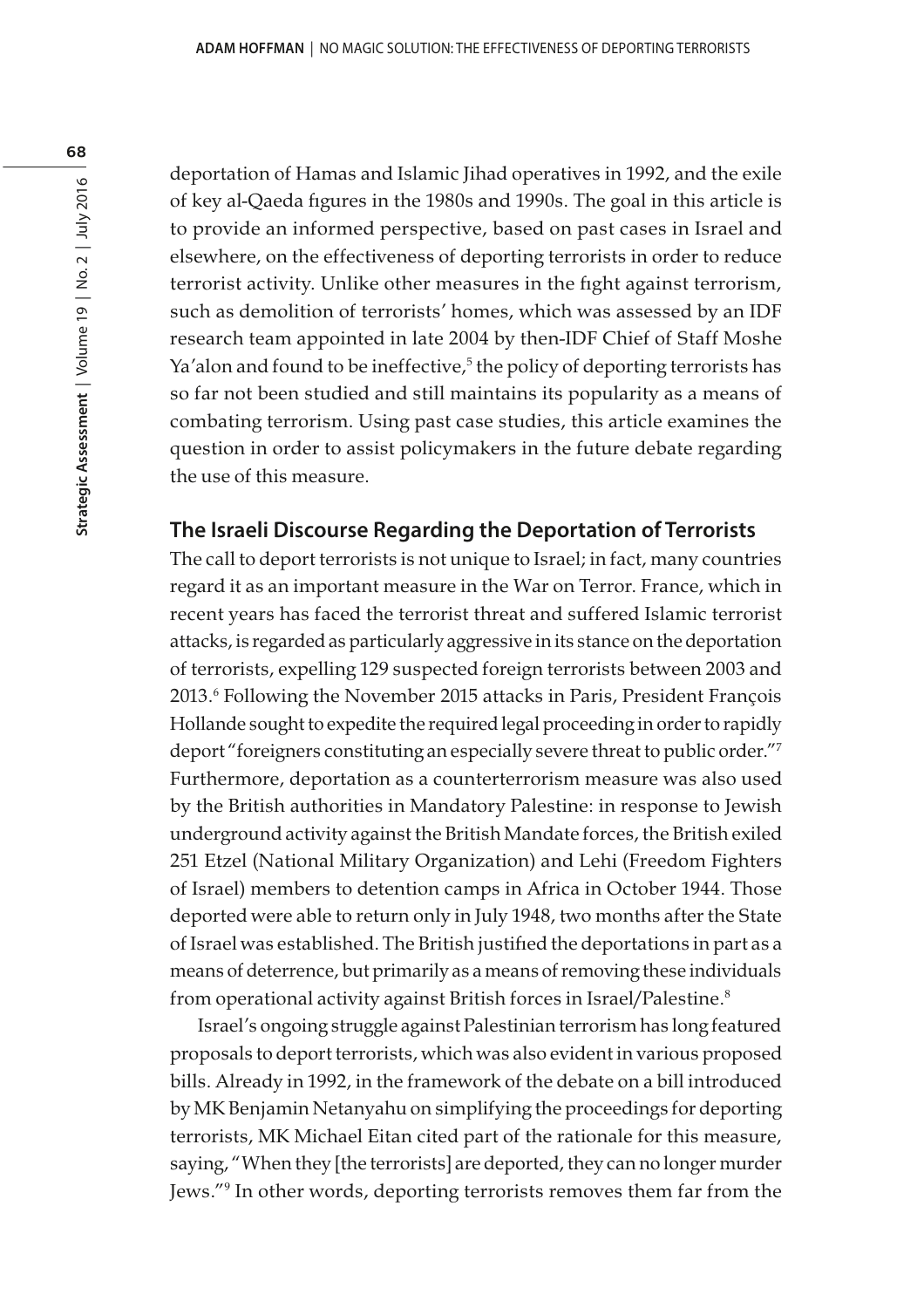theater of activity, thereby preventing them from committing additional acts of terrorism.

Beyond this, however, deporting terrorists is regarded as a measure that deters others from committing similar acts, and therefore plays an important role in establishing Israeli deterrence against terrorist organizations and preventing additional terrorist attacks. Deputy Minister of Defense Eli Ben Dahan cited this rationale when he said that "the only way [to stop the terrorists] is to deter them. It is necessary to explain to [potential terrorists] that at the end of the day, if they carry out an attack, their families will suffer greatly. I don't think there is any greater damage than to deport them."10 Former General Security Agency (Shin Bet) Director MK Avi Dichter is a prominent supporter of deporting terrorists, saying: "The most deterring punishment I have ever seen is deportation. Nothing frightens a terrorist more than [the fear] that he and his family will be deported, because it disrupts their entire way of life."11 Some validation of the severity of the punishment of deportation and the fear of deportation within Hamas can be found in a statement by Hamas spokesperson Sami Abu Zuhri, who said that if Israel carries out its threat to deport the leaders of the organization from the West Bank to the Gaza Strip, it would "open the gateway to hell."12

In light of this combination of prevention and deterrence, the idea of deporting terrorists has earned much popularity among Israeli legislators. For example, MK Yoav Kish argued that "deporting terrorists and their families is a war against terrorism… it will indisputably cause a halt in incitement

and knife attacks,"13 and Minister of Transportation Yisrael Katz, who sponsored a bill on deporting the families of terrorists, said, "Deporting families of terrorists will prevent this terrorism."14 Indeed, the defense establishment likewise regarded this measure as an effective means in the struggle against terrorism. In a 2002 Supreme Court hearing, the Court accepted the view of the IDF that deporting the families of terrorists from the West Bank to the Gaza Strip would help deter potential terrorists.15 In the context of the current wave of Palestinian violence, in late November 2015 the defense establishment again

The very fact of their deportation affected the Hamas and Islamic Jihad activists sent to Lebanon in 1992 in a number of ways that improved the status and capabilities of their respective organizations.

considered the deportation of families of terrorists to the Gaza Strip as a good policy step to halt the wave of terrorism.16 At the same time, the defense establishment has not always supported the deportation of terrorists: in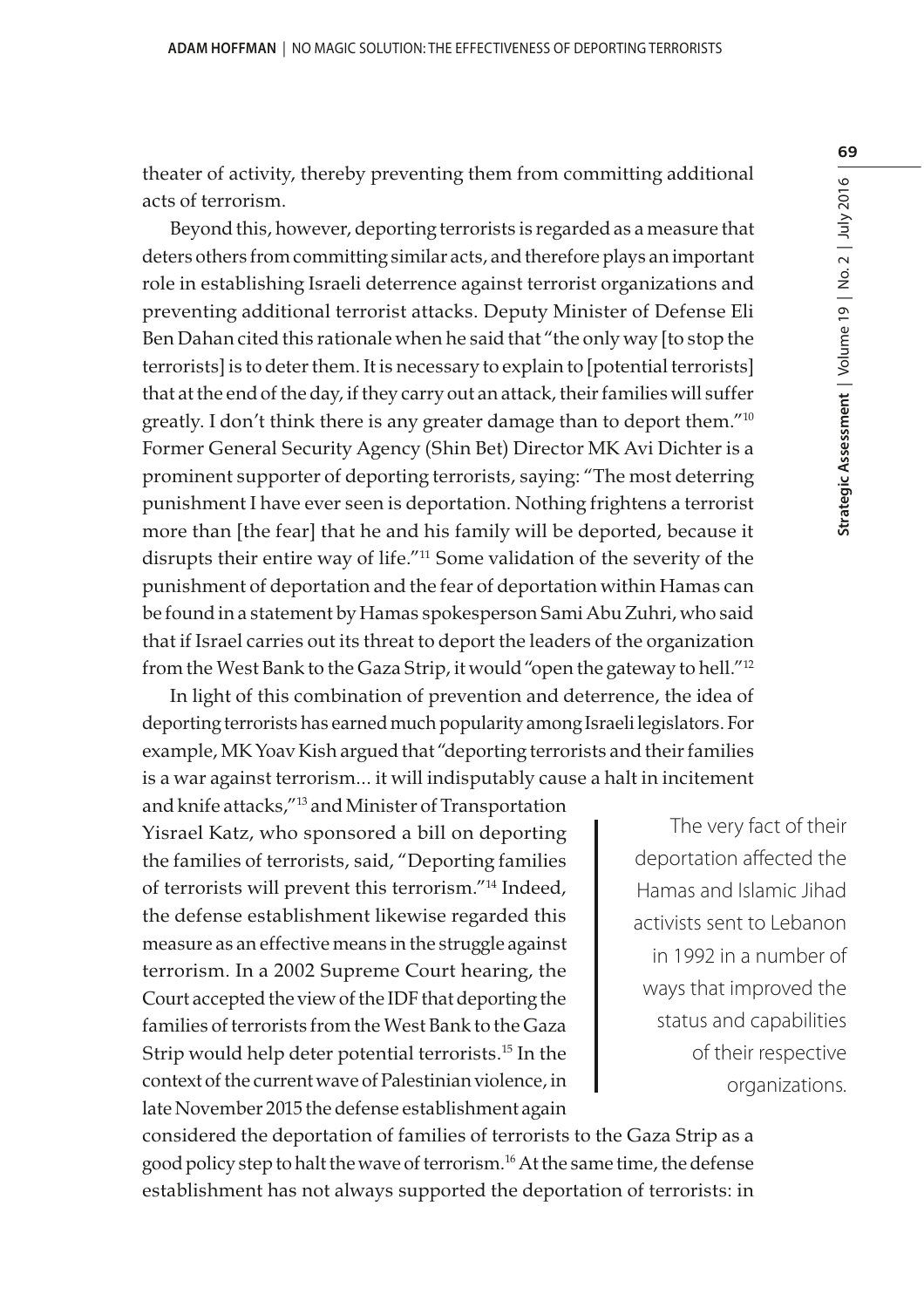June 2014, following the kidnapping and murder of three Israeli teenagers by a Hamas cell, the defense establishment opposed the deportation of dozens of Hamas operatives from the West Bank to the Gaza Strip.<sup>17</sup>

Deportation is indeed a severe punishment that removes the person deported from his surroundings, and makes it difficult for him to carry out terrorist acts. Yet while those advocating the deportation of terrorists as a policy tool in the struggle against terrorism stress the removal of the terrorist from his surroundings, they often do not consider the processes occurring during the period of the deportation. A number of studies on political exiles – those deported or forced to leave their homeland because of political activity – have emphasized the formative impact of exile on positions and views, as well as on strategies of struggle and political behavior.18 One important work argues that exile proved a watershed in processes of fundamental importance for political rethinking, and that exile offered learning opportunities for political players that were forced to live and study agendas and political projects formerly unknown to them.19 The period of exile following the deportation thereby provides an opportunity to forge new organizational connections, pursue possibilities for cooperation, and test new strategies of struggle, as well as ideational and ideological development. Two case studies can help illuminate some effects of deportation on terrorists: the deportation of Hamas and Islamic Jihad operatives to Lebanon in 1992, and the political exile of key al-Qaeda figures during the 1980s and 1990s. An examination of the effects of the period of exile in these two cases, taken from two different political contexts, will facilitate a better understanding of the long term effects of deporting terrorists.

### **The Deportation of Hamas and Islamic Jihad Operatives in 1992**

The first instance in which Israel used mass deportation as a tool for dealing with Palestinian terrorism occurred in December 1992. Terrorist attacks against Israel at that time had escalated, peaking with the kidnapping and murder of Border Policeman Senior Sergeant Nissim Toledano by Hamas on December 13, 1992. Hamas members kidnapped Toledano in order to obtain the release of Sheikh Ahmed Yassin, who was being held in an Israeli prison. In response to the event, the Rabin government decided to deport 415 Hamas and Islamic Jihad activists to Lebanon immediately.<sup>20</sup> The mass deportation of leaders and senior figures was intended to damage the organizational infrastructure and operational capabilities of the two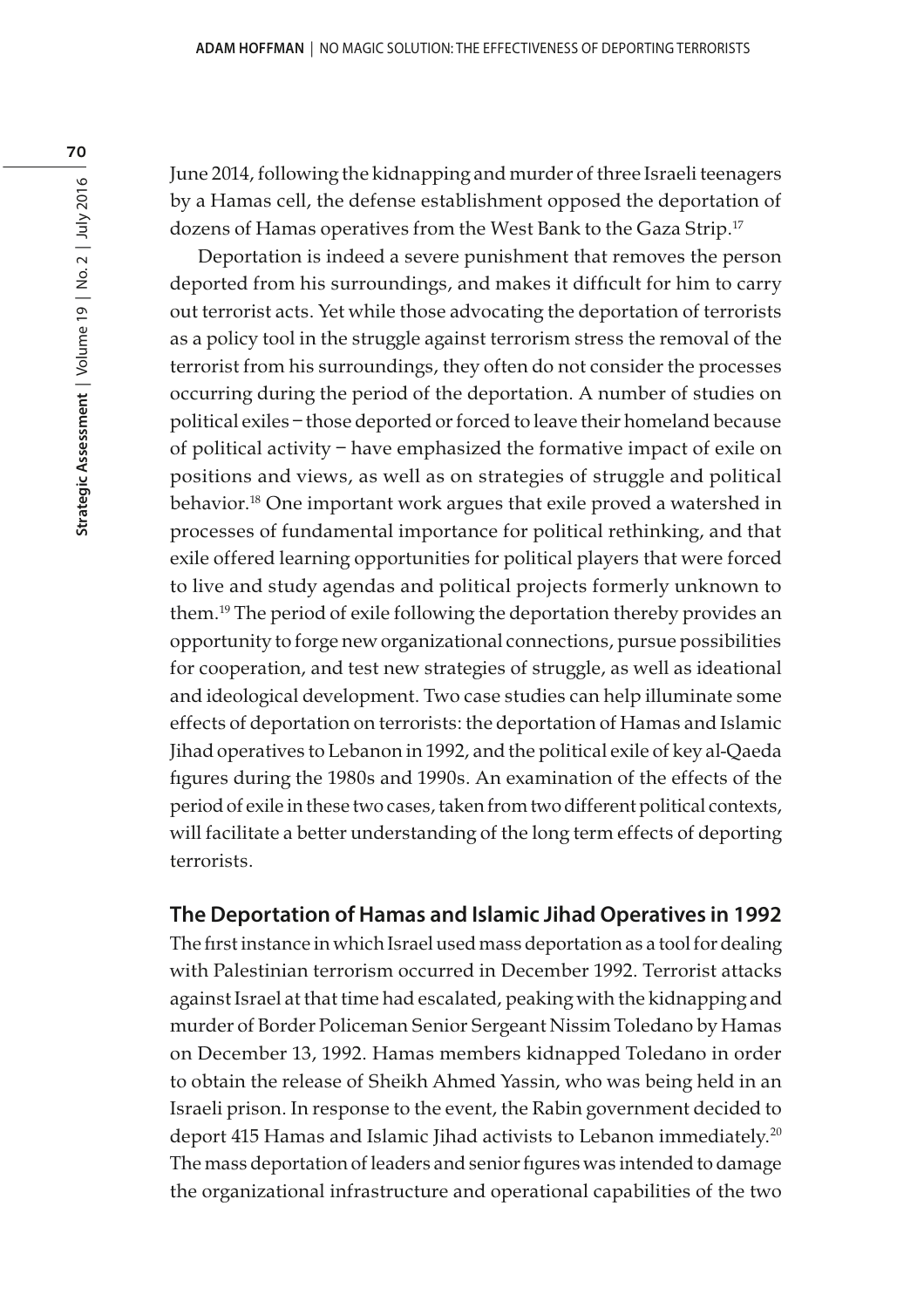organizations. Israel deported activists from the West Bank and the Gaza Strip in trucks to southern Lebanon, but Lebanon refused to accept them into its territory. As a result, they settled in a tent camp in Marj al-Zohour, north of the Security Zone in southern Lebanon.<sup>21</sup>

The deportation to Marj al-Zohour had several significant effects on the Hamas and Islamic Jihad deportees. First, the tent camp where those deported resided was controlled by Hezbollah. The Shiite organization welcomed the deportees with open arms and regarded the deportation as an opportunity to forge connections with the Palestinian terrorist organizations, and as such, operational connections between the Sunni Hamas and Shiite Hezbollah.<sup>22</sup> Hezbollah trained the deportees, supplied them with food and equipment, taught them new fighting tactics, and upgraded their terrorism capabilities. They also taught Hamas and Islamic Jihad personnel how to make the explosives and car bombs needed for suicide attacks – a terrorist tactic that was hitherto unique to Hezbollah among Middle East terrorist organizations, but that became a strategic weapon for Hamas after the Oslo Agreements were signed. Although Hamas was founded in 1987, its first suicide attack came only in April 1993 at the Mehola Junction in the Jordan Valley. According to Israeli journalist Shlomi Eldar, who specializes in Palestinian politics and interviewed key members of Hamas, "this was an import of a new jihad pattern, which was copied from Hezbollah in southern Lebanon and later adopted by the military wing of Islamic Jihad,"23 whose leaders and operatives were among those deported to Lebanon. Instead of a deterrent designed to damage the organizational infrastructure and operational capabilities of Hamas and Islamic Jihad, the deportation to southern Lebanon amounted to a "terrorism school" in which the deportees learned new highly destructive tactics that they implemented in Israel upon their return.

In addition to training together and learning new capabilities, the deportation to Lebanon also provided an opportunity for Palestinians to form long term connections with Hezbollah and Iran. Before the deportation to Lebanon, Hamas, the Palestinian extension of the Sunni Muslim Brotherhood movement, was averse to connections with Shiite Iran. However, according to Sakr Abu Fakher, a Lebanese researcher specializing in Palestinian politics, this view changed during the exile of Hamas activists in Lebanon. "The psychological taboo [among Hamas members] against Shiism was broken in Marj al-Zohour, where the Palestinians came into close contact with Hezbollah and actually got along."24 Hezbollah and Hamas realized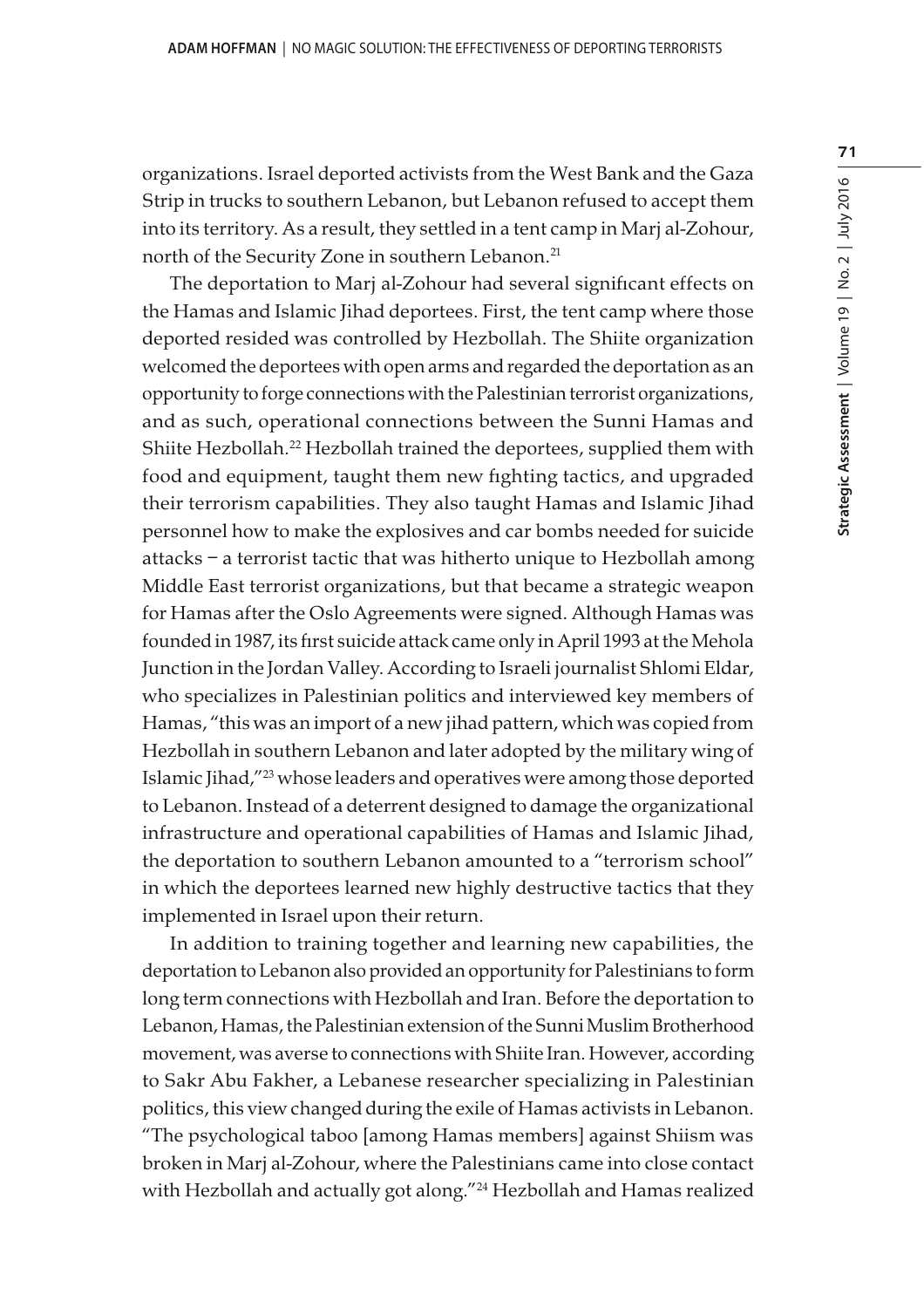that they could establish long term relations on the basis of their common muqawama (violent resistance) activities against Israel, despite the sectarian and ideological gaps between them. This connection paved the way for a relationship between Hamas and Iran, which was subsequently of great help to Hamas. Following the initial connection with Hezbollah, senior Hamas officials later secretly visited Iran in order to "get better acquainted with the Iranian mentality," and to learn from the Revolutionary Guards' experience in their struggle against Israel.<sup>25</sup> Finally, the shared stay in Marj al-Zohour also led to closer cooperation between Hamas and Islamic Jihad. The gap in principle between the two organizations persisted, but the new circumstances overcame the internal disputes of Palestinian politics of that period, and a new era of practical cooperation between them began, which intensified over the following years.<sup>26</sup>

In addition to the establishment of connections with Hezbollah and Iran, the deportation of Hamas and Islamic Jihad activists helped raise the status of the deportees among the Palestinian public. Among Hamas, the group included many renowned figures in the movement, who later became prominent leaders in the organization. The case of Ismail Haniyeh, elected Prime Minister of the Palestinian Authority in 2006, demonstrates this effect: according to Eldar, "the deportation to Marj al-Zohour and the interactions with the movement's leadership" gave Haniyeh the biggest political opportunity of his life. During the period of his deportation, Haniyeh acquired new connections and political expertise, "with the active student becoming a junior leader."<sup>27</sup> Another junior activist, Hamas operative Abdel Aziz al-Rantisi, became a leader and spokesman of the deportees, and the deportation to Lebanon thus became the primary catalyst for Rantisi's rise within Hamas.28 Haniyeh, Rantisi, Mahmoud al-Zahar, Ismail Abu Shanab, and other Hamas members later said that their stay in the deportation camp was a turning point for them, and shaped their future course after their return.<sup>29</sup>

#### **The Political Exile of al-Qaeda Leaders**

The very fact of their deportation affected the Hamas and Islamic Jihad activists sent to Lebanon in 1992 in a number of ways that improved the status and capabilities of their respective organizations. This change among the terrorists during exile, however, was not unique to members of Hamas and Islamic Jihad: a similar change is also evident in the case of key al-Qaeda figures who were political exiles.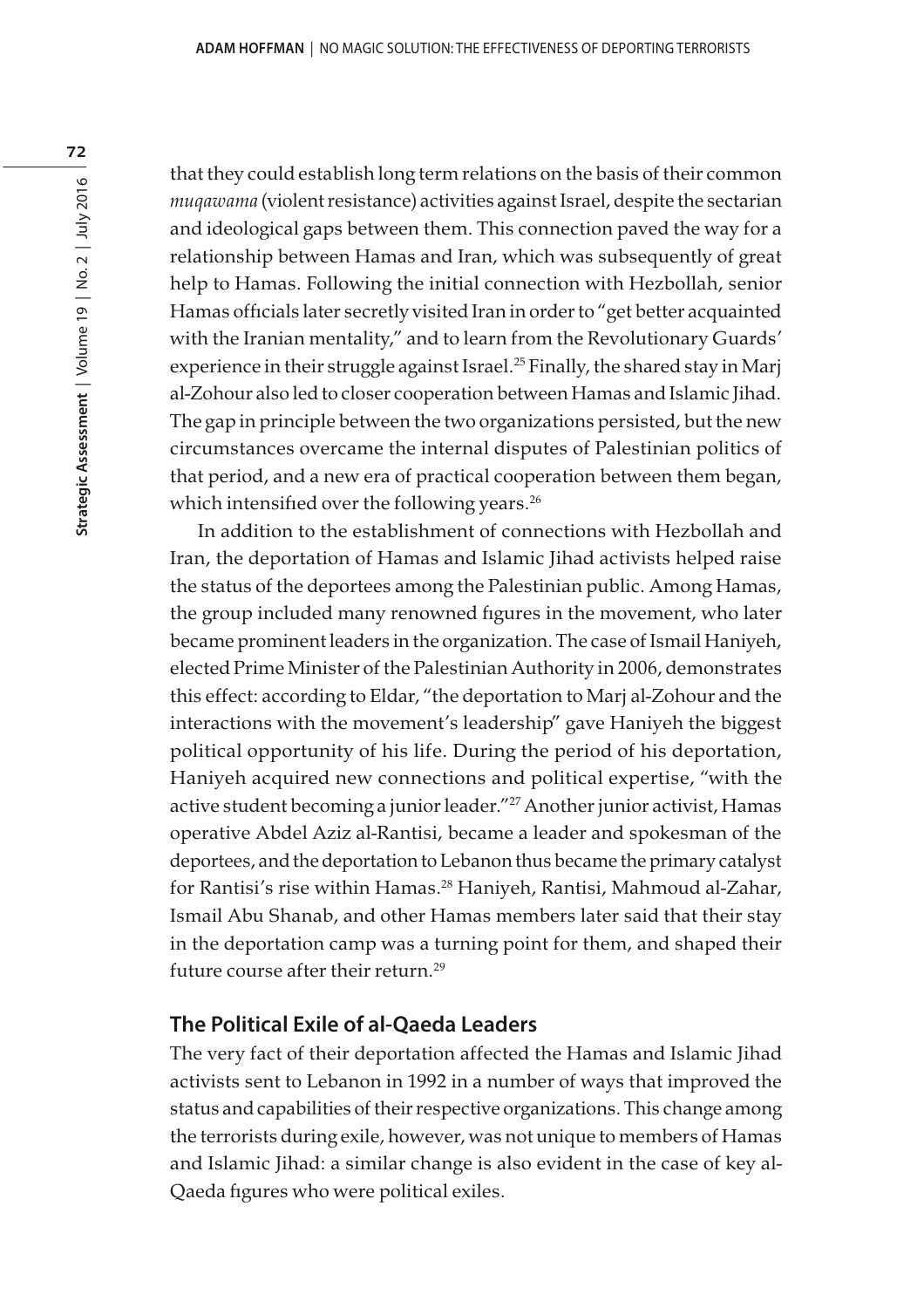Osama Bin Laden, who founded and led the al-Qaeda organization until his death in May 2011, was a political exile. Bin Laden, a Saudi citizen close to the royal family, was expelled from Saudi Arabia in 1991 following his public criticism of the Saudi regime and his support for Islamic terrorist organizations.30 From Saudi Arabia, Bin Laden went to Sudan, where he stayed until May 1998, when under American pressure he was expelled from the country. During his stay in Sudan, he continued his outspoken criticism of the Saudi royal family, which he defined as un-Islamic, but also forged connections with other Islamic terrorist organizations. He developed close ties with Ayman al-Zawahiri,<sup>31</sup> leader of the Egyptian al-Jihad organization, who later became Bin Laden's right hand man (and leader of al-Qaeda after Bin Laden's death). Al-Zawahiri left Egypt in 1985, after being tried and imprisoned for his role in the assassination of President Anwar Sadat.<sup>32</sup> He then went to Pakistan, where he joined the so-called Afghan Arabs who fought against the Soviet forces that had invaded Afghanistan in 1979. After the war ended, al-Zawahiri was unable to return to Egypt because of his activity in al-Jihad. Instead, he joined Bin Laden in Sudan.<sup>33</sup>

The reunion of Bin Laden and al-Zawahiri and their shared exile in Sudan were an especially significant chapter in their personal histories and the evolution of al-Qaeda. Bin Laden said that his stay in Sudan and the meetings he held during this period were "the most important and fruitful of his life."34 Most notably, he used Sudan as a base for his future jihad activity against the US: although al-Qaeda was formally established in 1988, only during Bin Laden's stay in Sudan did its leader begin the operational planning for a terrorist campaign against the United States. According to testimony from various sources, only in Sudan did Bin Laden begin to "deliberately focus" on the US as the "common and clear enemy [of the various jihad organizations] rather than the nearest enemy [the Arab regimes]." During this time, he began to engage in "building a considerable military organization to carry out operations against U.S. military, administrative, and business targets."35 Bin Laden thus continued his activity against the Saudi regime from Sudan, but also began simultaneously to plan his war against the US from this country, in which he was far from the reach of the American and Saudi intelligence services.

Since leaving Egypt, al-Zawahiri searched for a base for jihad activity in Egypt.36 Exile in Sudan provided him with this "safe haven," and enabled al-Zawahiri and his associates to carry out increasingly deadly terrorist attacks against Egyptian targets without interference. In Sudan, al-Zawahiri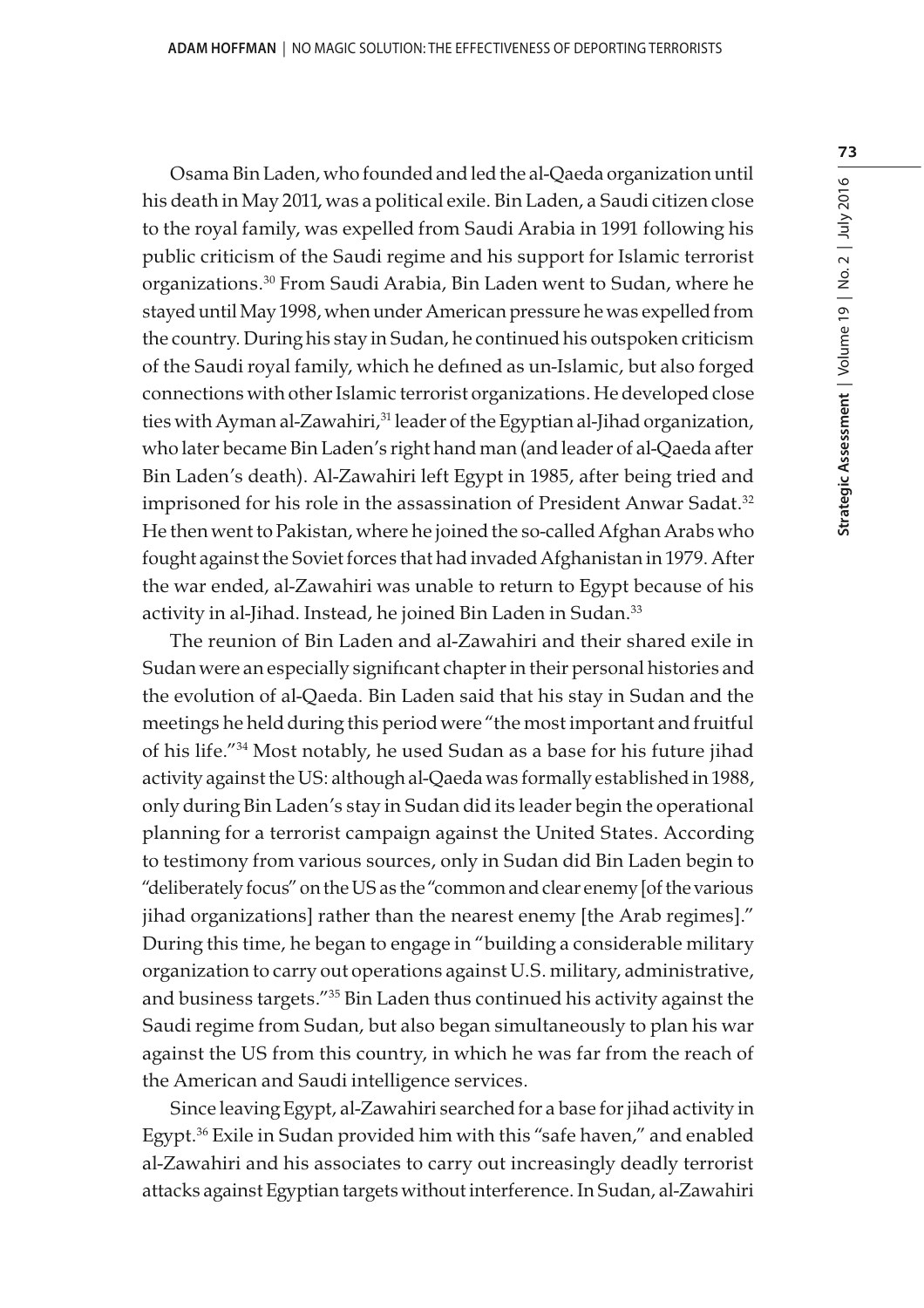planned al-Jihad's two leading operations: the attack on the Egyptian embassy in Pakistan in November 1995, which killed 16 people,<sup>37</sup> and the failed assassination attempt against Egyptian President Hosni Mubarak in Ethiopia in June 1995. Planned in Sudan, this assassination was also assisted by the Sudanese intelligence services.<sup>38</sup> Exile in Sudan thus became a base for international terrorist activity by al-Zawahiri and the Egyptian al-Jihad organization, as well as an operational base for al-Qaeda activity in East Africa and a point of departure for Bin Laden's war against the United States.

Following the unsuccessful assassination attempt against Mubarak, Egypt, the United States, and other countries exerted pressure on Sudan to expel Bin Laden and al-Qaeda operatives from its territory. Bin Laden was thus subsequently forced to leave Sudan, and he returned to Afghanistan in May 1996. Upon his return, Bin Laden described Afghanistan as "an invincible land which enjoys security, pride, and immunity against the humiliation and subjugation to which our brothers are subject to in their own country [Saudi Arabia]."39 Bin Laden returned to Afghanistan as a hero, receiving from the Taliban regime a generous welcome and protection. He exploited this immunity in order to publish his famous declaration of war against the US, in which he advocated killing Americans and their allies, both civilians and military.<sup>40</sup> More importantly, however, from the site of his exile in Afghanistan, Bin Laden planned the first of al-Qaeda's major attacks: the attacks against the US embassies in Kenya and Tanzania in August 1998, the attack against the USS Cole in the port of Aden in October 2000, and the September 11 attacks in the US itself. The planning of these missions would have been impossible without the presence of Bin Laden and other senior al-Qaeda leaders in Afghanistan, where al-Qaeda's training camps were also located.

#### **Conclusion and Policy Recommendations**

The deportation of terrorists is frequently regarded in Israel as an easy and quick solution to the challenge of terrorism. It was first used in 1992 against Hamas and Islamic Jihad operatives, again as part of the Shalit deal in 2011, and in a number of other cases. Elsewhere, France has deported many terrorism suspects from its territory, and the British Mandatory authorities exiled hundreds of Etzel and Lehi operatives to Africa as part of their counterterrorism struggle against the Jewish undergrounds before the establishment of the State of Israel. Deportation of terrorists is regarded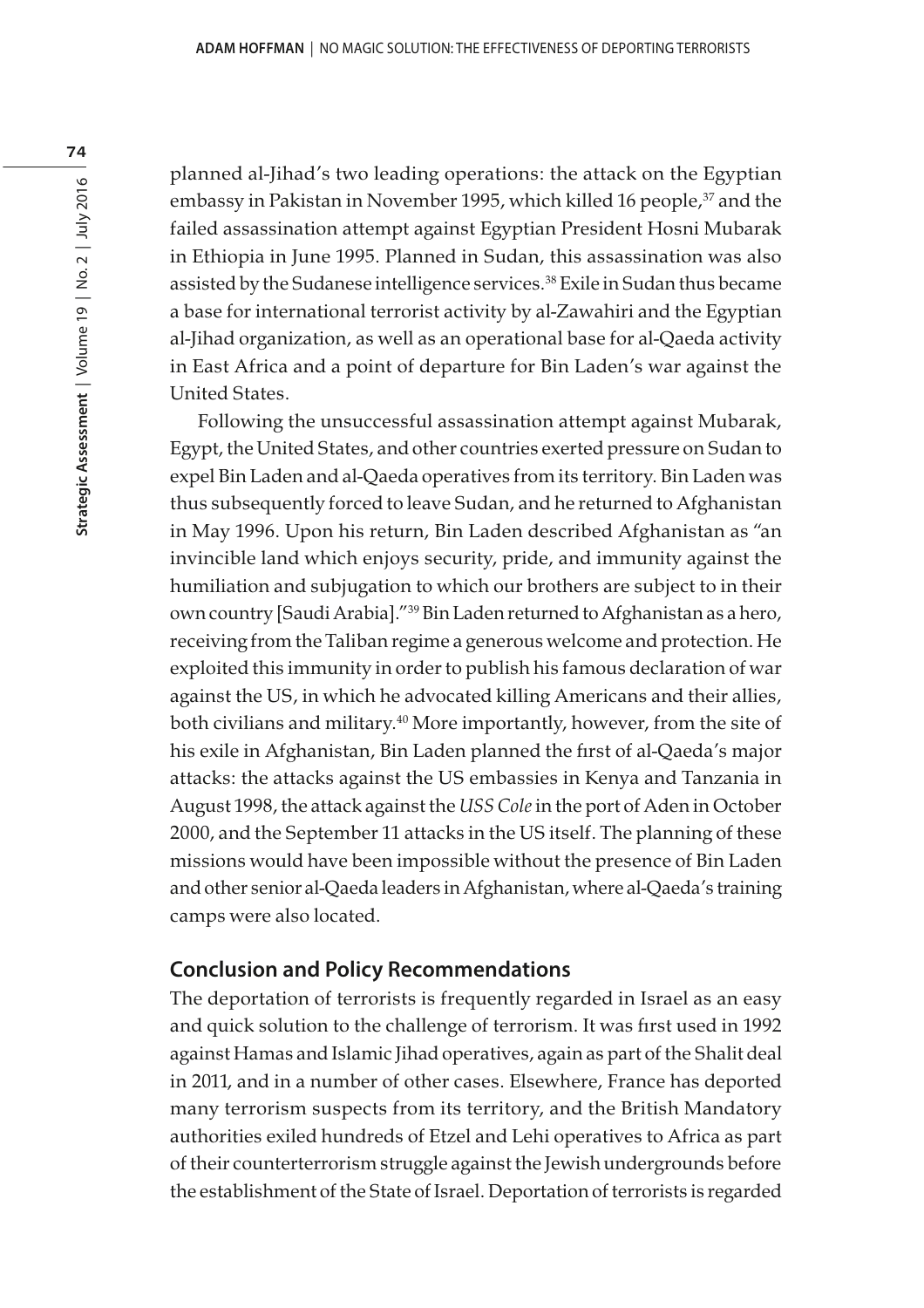as an act that distances the threat, thereby decreasing the likelihood of terrorist attacks; damages the terrorist groups' organizational infrastructure (especially in cases of mass deportation); and deters others from committing terrorist acts.

Deportation, however, is highly problematic under international law,<sup>41</sup> and is also liable to heighten – rather than reduce – the motivation to undertake terrorist attacks. Furthermore, as argued in this article, deporting terrorists could potentially enhance the capabilities of terrorists and their organizations, aid them in fostering new connections with other terrorist organizations, and enhance their status in local public opinion. The use of suicide attacks among Palestinian terrorist groups is largely a result of the deportation of Hamas and Islamic Jihad operatives to southern Lebanon, where they became acquainted with members of Hezbollah and learned new terror tactics from them. This innovation introduced a new dimension of lethality into the history of Palestinian terrorism, which was

reflected in the wave of suicide attacks that were carried out in 1994. In contrast, the exile of senior al-Qaeda leaders to Sudan, and later to Afghanistan, contributed significantly to the internationalization of the terrorism of Bin Laden and al-Zawahiri, played an important role in escalating Bin Laden's struggle against the US, enabled the deadly terrorist attacks against Egypt from Sudan, and helped orchestrate al-Qaeda's deadly terrorist attacks, including the September 11 attacks.

Despite the negative effects of deportation in these two cases, however, not every act of deportation necessarily leads to ideological extremism or to the improvement of terrorist capabilities among those deported. For example, most of the members of al-Aqsa Martyrs Brigade who barricaded themselves in the Church of the Nativity in 2002 and were deported to European countries and the Gaza Strip did not return to terrorist activity, and some of them even spoke openly about the need for dialogue between

If Israel decides to resort to deportations, it is best to restrict them to extreme cases and to individuals, rather than undertake a mass deportation of operatives from a single organization, and ensure that the deportation is to a Western country with political ties to Israel, instead of to a country that is likely to support terrorist activity from its territory.

Israel and the Palestinian Authority on the basis of the 1967 borders.<sup>42</sup> It appears that the effect of deportation of terrorists depends mainly on the nature of the regime and the degree of governance in the country to which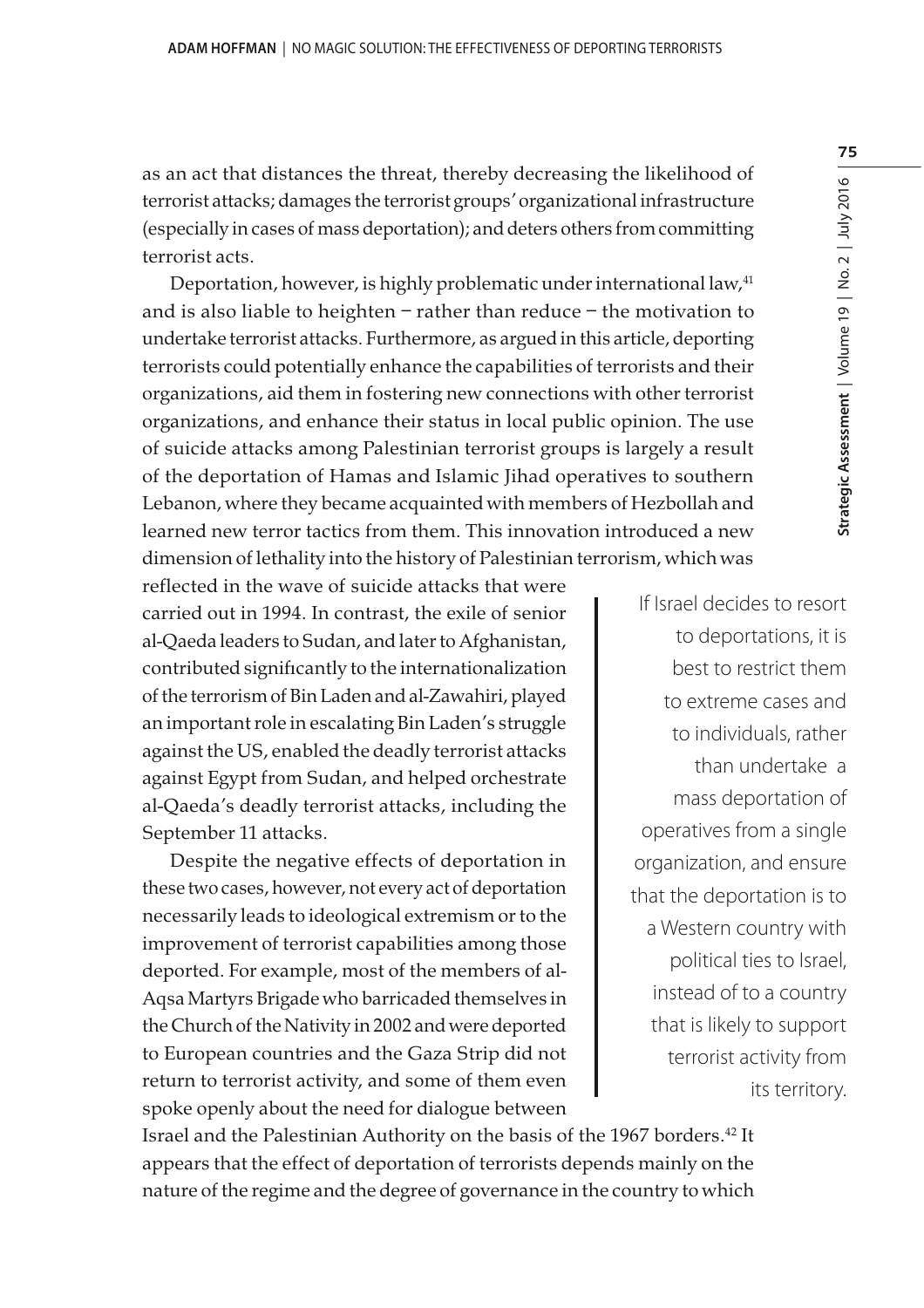the terrorists are expelled. While a country like Sudan, which sponsored terrorism, supported and aided Bin Laden and his associates in committing terrorist acts from its territory, and Hezbollah gladly adopted the Hamas and Islamic Jihad operatives, a responsible country that is eager to belong to the international community, with all the norms that this entails, will refrain from such support. Under conditions of limited governance or a regime that sponsors terrorism (as is the case in many so-called "failed states"), however, deportation can be a formula for remotely controlled terrorism. Such a situation is likely to both increase the terrorist threat against Israel and make it more difficult to thwart and prevent terrorist attacks, due to the geographic distance and the limited intelligence control in a hostile country.

These findings call for a renewed debate about the deportation of terrorists, particularly as this idea surfaces repeatedly in Israeli discourse on measures to counter and deter Palestinian terrorism. Given the potential negative long term consequences, it is preferable to refrain from using this tool, or at least to take the negative consequences of this measure into consideration. It is questionable whether Hamas and Islamic Jihad would have learned how to prepare the explosive charges and car bombs necessary to carry out suicide terrorist attacks had they not met and trained together with Hezbollah in southern Lebanon, or whether the Egyptian al-Jihad organization under Ayman al-Zawahiri would have been able to operate so freely in carrying out deadly terrorist attacks had he not been living in Sudan, far from the reach of the Egyptian security services. In the event that Israel decides to resort to deportations, it is best to restrict them to extreme cases and to individuals, rather than a mass deportation of operatives from a single organization, and ensure that the deportation is to a Western country with political ties to Israel, instead of to a country that is likely to support terrorist activity from its territory.

#### **Notes**

- 1 Amir Buhbut, "The Defense Establishment Considering: Deportation of Terrorists' Families to the Gaza Strip," Walla, November 24, 2015, http:// news.walla.co.il/item/2909459.
- 2 Omri Nahmias and Josh Breiner, "Netanyahu Asked the Attorney General to Approve Deportationof Terrorists' Families to Gaza," Walla, March 2, 2016, http://news.walla.co.il/item/2939963; Barak Ravid, "Netanyahu Seeks Attorney General's Authorization to Deport Terrorists' Families from West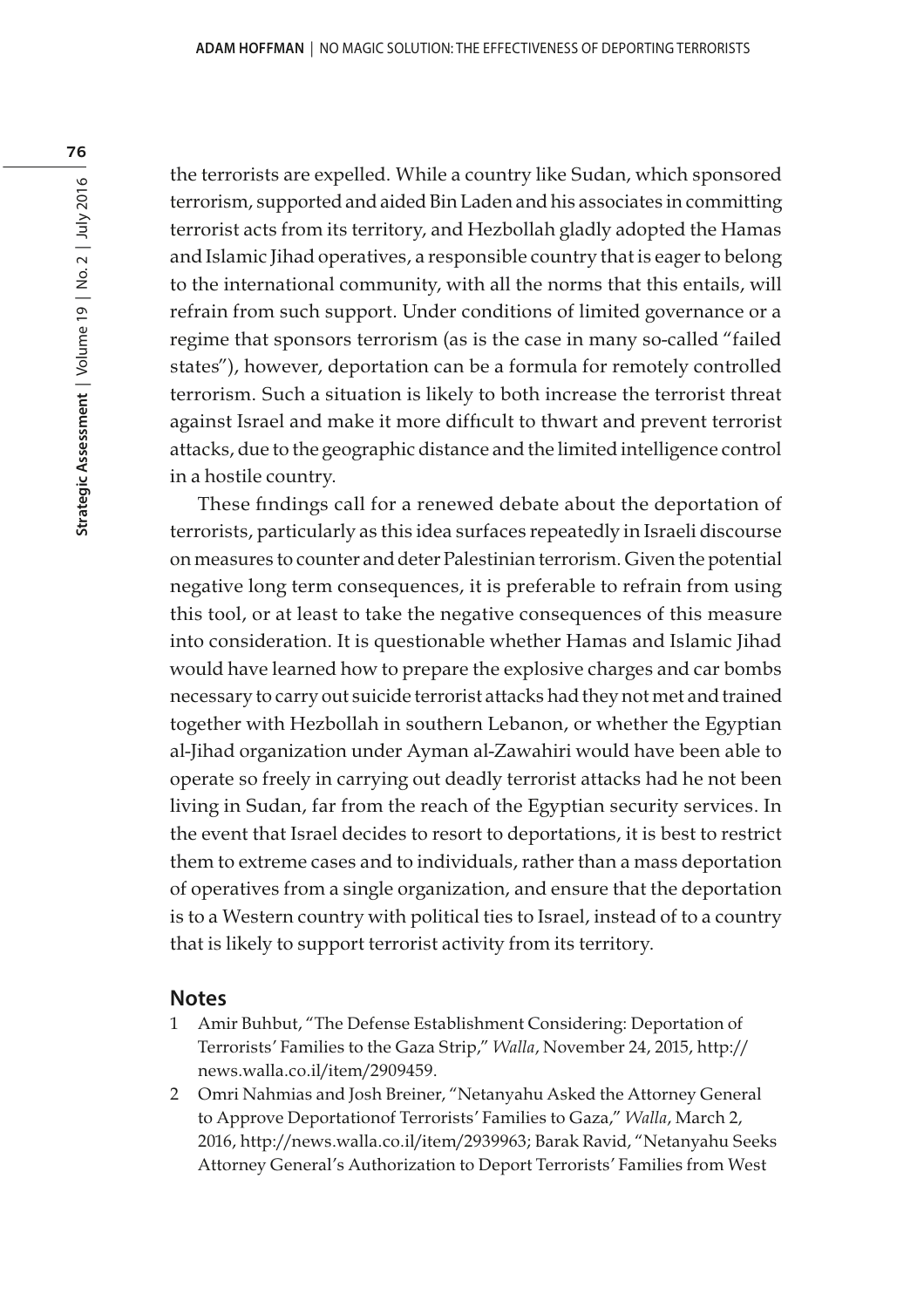Bank to Gaza," Haaretz, March 2, 2016, http://www.haaretz.com/israelnews/1.706557.

- 3 "Attorney General Avihai Mandelblit Opposes Deportation of Terrorists' Families," Globes, February 28, 2016, http://www.globes.co.il/news/article. aspx?did=1001106620.
- 4 Yaki Adamker, "Terrorism Victims' Families: Deportation of Terrorists' Families – A Welcome Initiative," Walla, March 3, 2016, http://news.walla. co.il/item/2940187.
- 5 Amihai Cohen and Tal Mimran, "Cost without Benefit: A Reexamination of Israel's Home Demolition Policy," Policy Paper No. 112, Israel Democracy Institute, December 2016; Roi Mandel, "IDF Found and Ya'alon Accepted in 2005: Demolishing Terrorists' Homes Does not Deter," Ynet, July 1, 2014, http://www.ynet.co.il/articles/0,7340,L-4536731,00.html.
- 6 Robert Mendick and Robert Verkaik, "Anti-Terrorism Chief Quits over Failure to Expel Suspects," The Telegraph, February 21, 2015, http://www. telegraph.co.uk/news/uknews/terrorism-in-the-uk/11427428/Antiterrorism-chief-quits-over-failure-to-expel-suspects.html.
- 7 Jim Brunsden, "Hollande Outlines Tough New Laws in Response to Attacks," Financial Times, November 16, 2015, http://www.ft.com/intl/ cms/s/0/a05a5178-8c8b-11e5-a549-b89a1dfede9b.html#axzz46wVWFlbv.
- 8 Shulamit Eliash, "The Return of the Kenya Exiles to the Land of Israel from the British Perspective (November 1947-July 1948)," Cathedra Quarterly 54 (December 1989), p. 129, http://www.ybz.org.il/\_Uploads/ dbsAttachedFiles/Article\_54.7.pdf.
- 9 "Terrorist Deportation Procedures Simplification Bill (Executive Order) – 1992," 75th Session of the 13th Knesset, Thursday, March 11, 1993, Jerusalem, Knesset, 03:11, http://knesset.gov.il/tql/knesset\_new/knesset13/ HTML\_27\_03\_2012\_06-21-01-PM/19930311@19930311009@009.html.
- 10 Raphael Ahren, "Israel Interested in Ties with Sudan, Deputy Defense Minister Says," Times of Israel, January 26, 2016, http://www.timesofisrael. com/israel-interested-in-ties-with-sudan-deputy-defense-minister-says/.
- 11 Zvi Yehezkeli and Alon Ben David, "Destroyed Home, Guaranteed Future: Deterrence Dilemmas against the Terrorists," Nana10, August 15, 2015, http://news.nana10.co.il/Article/?ArticleID=1143038.
- 12 Jack Khoury, "Hamas: Expelling West Bank Leadership Would Open 'Gates of Hell,'" Haaretz, June 19, 2014, http://www.haaretz.com/israel-news/. premium-1.600003.
- 13 "Knesset Committee Meeting," Open Knesset, March 23, 2016, https:// oknesset.org/committee/meeting/12207/?page=2.
- 14 "Minister Katz: Expelling Terrorists' Families Will Prevent Terrorism," Galei Tzahal (Army Radio), March 10, 2016, http://glz.co.il/1064-78286-he/Galatz. aspx.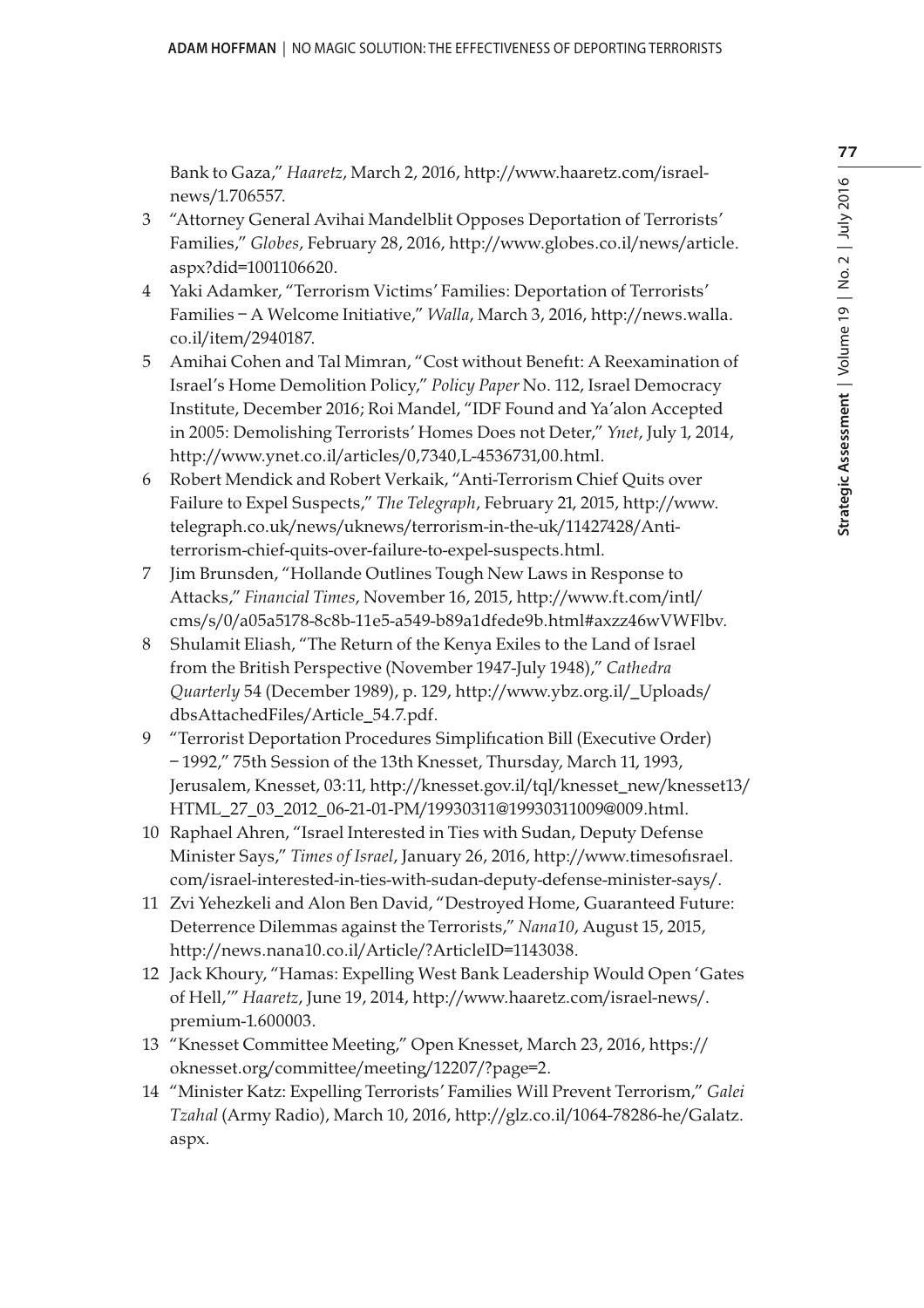- 15 "Amnesty International: Deportation is a Violation of the Geneva Convention," Nana10, September 4, 2002, http://news.nana10.co.il/ Article/?ArticleID=38676.
- 16 Buhbut, "The Defense Establishment Considering: Deportation of Terrorists' Families to the Gaza Strip."
- 17 Amir Oren, "IDF Opposes Deportation of Senior Hamas Figures to the Gaza Strip," Haaretz, June 16, 2014, http://www.haaretz.co.il/news/politics/. premium-1.2350572.
- 18 Thomas C. Wright and Rody Oñate Zúñiga, "Chilean Political Exile," Latin American Perspectives 34, no. 4 (2007); Denise Rollemberg, "The Brazilian Exile Experience: Remaking Identities," Latin American Perspectives 34, no. 4 (2007); Mario Sznajder and Luis Roniger, The Politics of Exile in Latin America (New York: Cambridge University Press, 2009), ch. 8.
- 19 Sznajder and Roniger, pp. 289-90.
- 20 "The Mass Deportation of 1992," B'Tselem, January 1, 2011, http://www. btselem.org/deportation/1992\_mass\_deportation.
- 21 Clyde Haberman, "400 Arabs Ousted by Israel Are Mired in Frozen Limbo," New York Times, December 19, 1992, http://www.nytimes.com/1992/12/19/ world/400-arabs-ousted-by-israel-are-mired-in-frozen-limbo.html.
- 22 Matti Steinberg, Facing their Fate: Palestinian National Consciousness 1967-2007 (Tel Aviv: Yediot Ahronot, 2008).
- 23 Shlomi Eldar, Getting to Know Hamas (Tel Aviv: Keter, 2012), p. 90.
- 24 Scheherezade Faramarzi,"Hamas-Iran Links Full of Contradictions," Washington Post, March 19, 2007, http://www.washingtonpost.com/wp-dyn/ content/article/2007/03/19/AR2007031900135\_pf.html.
- 25 Qassem Qassem, "The Tehran-Hamas Arms Highway," a-Akhbar English, December 9, 2012, http://english.al-akhbar.com/node/14300.
- 26 Steinberg, Facing their Fate: Palestinian National Consciousness 1967-2007.
- 27 Eldar, Getting to Know Hamas, p. 165.
- 28 Arnon Regular, "Background Articulate Rantisi Rivaled Arafat," Haaretz, April 18, 2004, http://www.haaretz.com/background-articulate-rantisirivaled-arafat-1.119923.
- 29 Shlomi Eldar, "Kidnappings Force Rethink of Israel's Hamas Strategy," al-Monitor, June 20, 2014, http://www.al-monitor.com/pulse/originals/2014/06/ hamas-shalit-kidnapping-idf-olmert-abbas.html.
- 30 Steve Coll, Ghost Wars: The Secret History of the CIA, Afghanistan, and Bin Laden, from the Soviet Invasion to September 10, 2001 (New York: Penguin Books, 2004), p. 231.
- 31 Michael Scheuer, Osama Bin Laden (New York: Oxford University Press, 2011), p. 91.
- 32 Rohan Gunaratna, Inside Al Qaeda: Global Network of Terror (New York: Columbia University Press, 2002), p. 25.